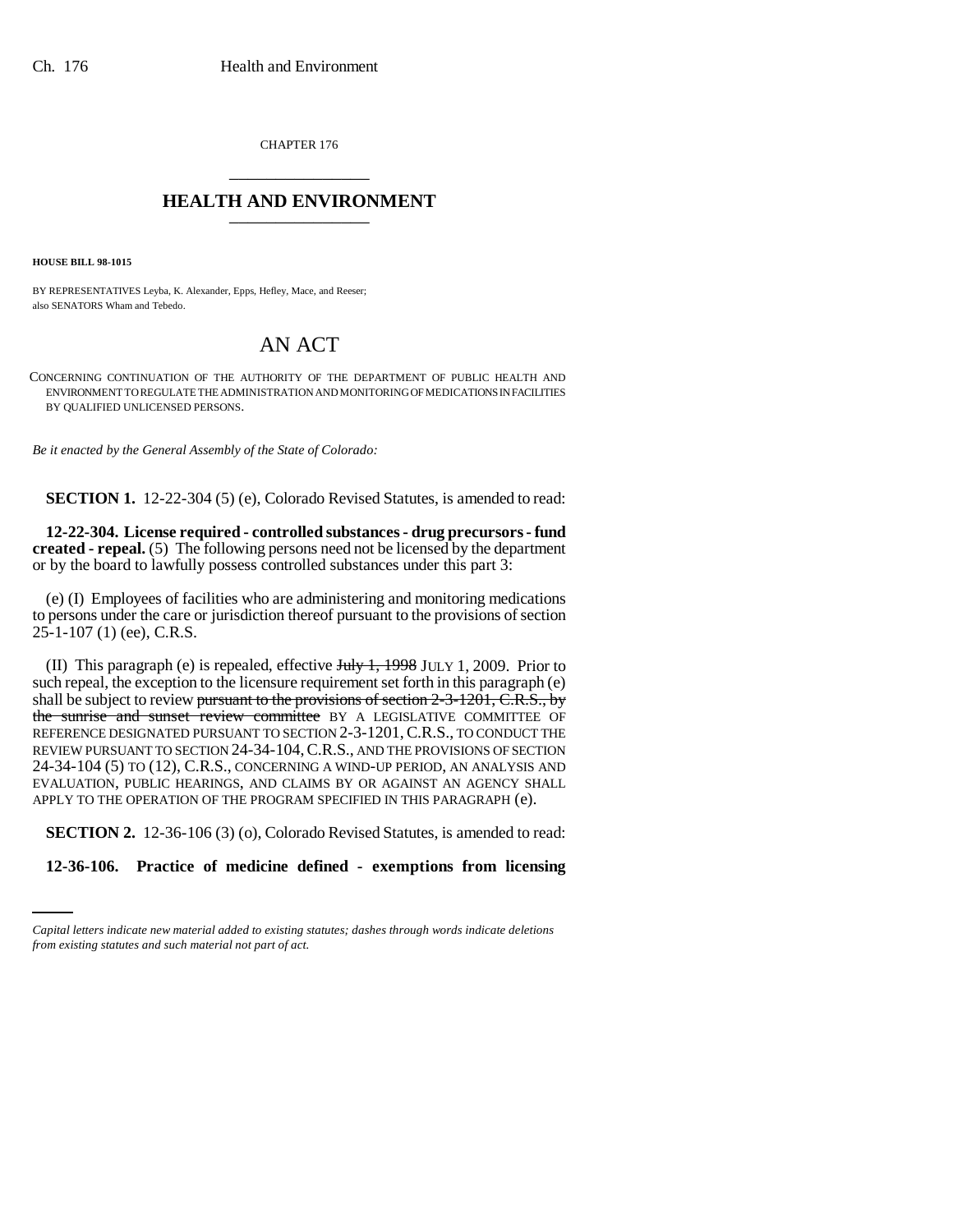**requirements - repeal.** (3) Nothing in this section shall be construed to prohibit, or to require a license under this article with respect to, any of the following acts:

(o) (I) The administration and monitoring of medications in facilities as provided in section 25-1-107 (1) (ee), C.R.S.

(II) This paragraph (o) is repealed, effective  $J_{\text{t}}$ ,  $J_{\text{t}}$ ,  $J_{\text{t}}$ ,  $J_{\text{t}}$  and  $J_{\text{t}}$  are  $J_{\text{t}}$  and  $J_{\text{t}}$  are  $J_{\text{t}}$  and  $J_{\text{t}}$  are  $J_{\text{t}}$  are  $J_{\text{t}}$  and  $J_{\text{t}}$  are  $J_{\text{t}}$  and such repeal, the exemption to licensure requirement set forth in this paragraph (o) shall be subject to review by a legislative committee of reference designated pursuant to section 2-3-1201, C.R.S., to conduct the review pursuant to section 24-34-104, C.R.S., and the provisions of section 24-34-104  $(5)$  to  $(12)$ , C.R.S., concerning a wind-up period, an analysis and evaluation, public hearings, and claims by or against an agency shall apply to the operation of the program specified in this paragraph (o).

**SECTION 3.** 12-38-125 (1) (h), Colorado Revised Statutes, is amended to read:

**12-38-125. Exclusions.** (1) No provision of this article shall be construed to prohibit:

(h) (I) The administration and monitoring of medications in facilities pursuant to section 25-1-107 (1) (ee), C.R.S.

(II) This paragraph (h) is repealed, effective  $J_{\text{t}}$ ,  $J_{\text{t}}$ ,  $J_{\text{t}}$ ,  $J_{\text{t}}$ ,  $J_{\text{t}}$  and  $J_{\text{t}}$  are to such repeal, the exclusion set forth in this paragraph (h) shall be subject to review by a legislative committee of reference designated pursuant to section 2-3-1201, C.R.S., to conduct the review pursuant to section 24-34-104, C.R.S., and the provisions of section 24-34-104 (5) to (12), C.R.S., concerning a wind-up period, an analysis and evaluation, public hearings, and claims by or against an agency shall apply to the operation of the program specified in this paragraph (h).

**SECTION 4.** 25-1-107 (1) (ee) (I.5), (1) (ee) (II.5) (I), (1) (ee) (III) (B), and (1) (ee) (VI), Colorado Revised Statutes, are amended, and the said 25-1-107 (1) (ee) is further amended BY THE ADDITION OF A NEW SUBPARAGRAPH, to read:

**25-1-107. Powers and duties of the department - repeal.** (1) The department has, in addition to all other powers and duties imposed upon it by law, the following powers and duties:

(ee) (I.5) Medication reminder boxes or systems may be used if such containers have been filled and properly labeled by a pharmacist licensed pursuant to article 22 of title 12, C.R.S., a nurse licensed pursuant to article 38 of title 12, C.R.S., AN UNLICENSED PERSON TRAINED PURSUANT TO THIS SUBPARAGRAPH (I.5), or filled and properly labeled through the gratuitous care by members of one's family or friends. NOTHING IN THIS SUBPARAGRAPH (I.5) AUTHORIZES OR SHALL BE CONSTRUED TO AUTHORIZE THE PRACTICE OF PHARMACY, AS DEFINED IN SECTION 12-22-102 (26), C.R.S. Unlicensed persons may physically assist a person who is physically impaired if such impairment affects the ability of the person to use the medication reminder, if such unlicensed person is trained pursuant to the provisions of this paragraph (ee). NO UNLICENSED PERSON SHALL FILL AND LABEL MEDICATION REMINDER BOXES PURSUANT TO THIS SUBPARAGRAPH (I.5) UNTIL SUCH PERSON HAS COMPLETED APPROPRIATE TRAINING APPROVED BY THE DEPARTMENT OF PUBLIC HEALTH AND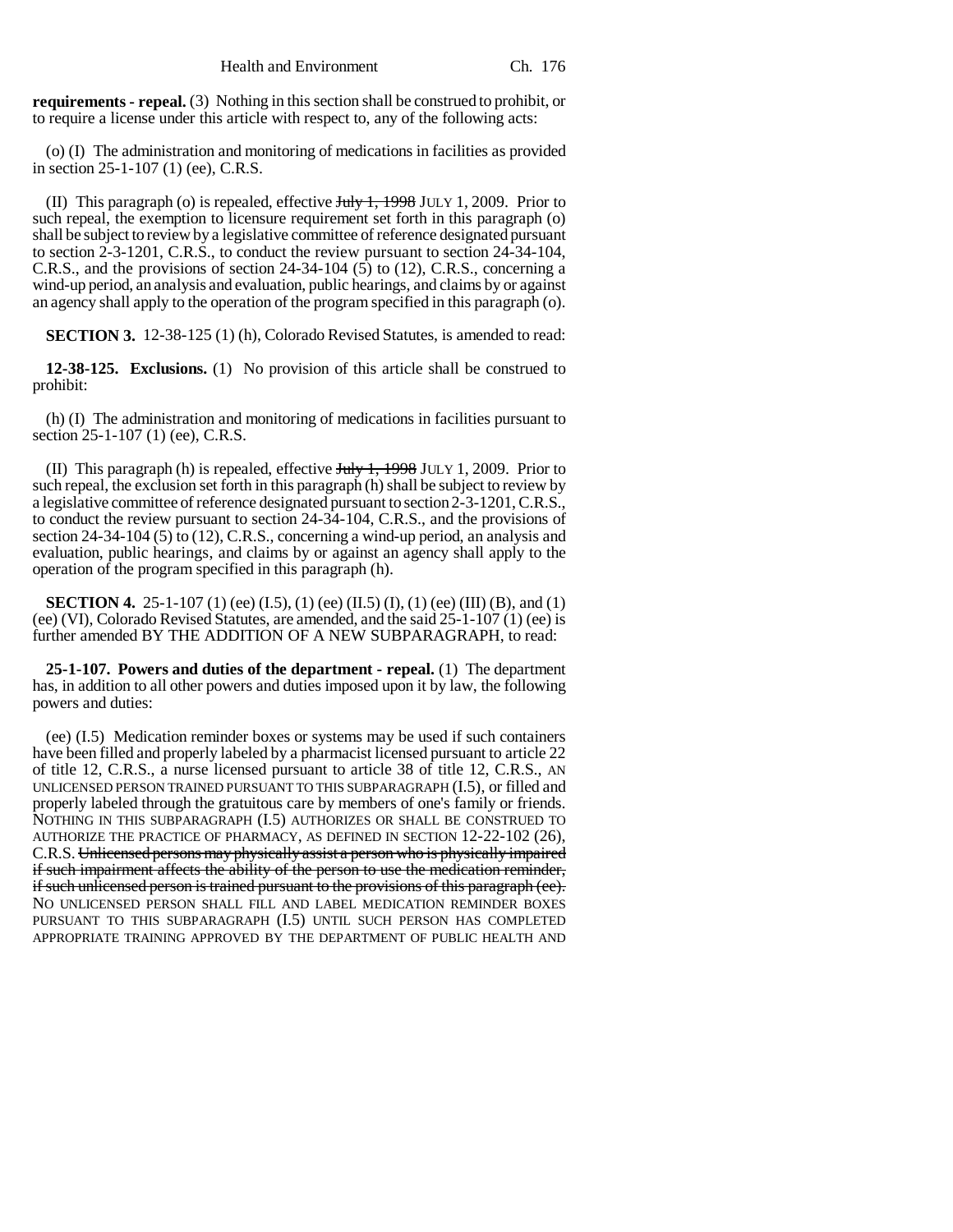## Ch. 176 Health and Environment

ENVIRONMENT, AND NO FACILITY SHALL USE AN UNLICENSED PERSON TO PERFORM SUCH SERVICES UNLESS SUCH FACILITY HAS A QUALIFIED MANAGER TO OVERSEE THE WORK OF SUCH UNLICENSED PERSON OR PERSONS. EVERY UNLICENSED PERSON AND QUALIFIED MANAGER DESCRIBED IN THIS SUBPARAGRAPH (I.5) SHALL SIGN A DISCLOSURE STATEMENT UNDER PENALTY OF PERJURY STATING THAT HE OR SHE NEVER HAD A PROFESSIONAL LICENSE TO PRACTICE NURSING, MEDICINE, OR PHARMACY REVOKED IN THIS OR ANY OTHER STATE FOR REASONS DIRECTLY RELATED TO THE ADMINISTRATION OF MEDICATIONS. FOR PURPOSES OF THIS SUBPARAGRAPH (I.5), A "QUALIFIED MANAGER" MEANS A PERSON WHO:

(A) IS THE OWNER OR OPERATOR OF THE FACILITY OR A SUPERVISOR DESIGNATED BY THE OWNER OR OPERATOR OF THE FACILITY FOR THE PURPOSE OF IMPLEMENTING THIS SUBPARAGRAPH (I.5); AND

(B) HAS COMPLETED TRAINING IN THE ADMINISTRATION OF MEDICATIONS PURSUANT TO THIS SUBPARAGRAPH (I.5) OR IS A LICENSED NURSE PURSUANT TO ARTICLE 38 OF TITLE 12, C.R.S., A LICENSED PHYSICIAN PURSUANT TO ARTICLE 36 OF TITLE 12,C.R.S., OR A LICENSED PHARMACIST PURSUANT TO ARTICLE 22 OF TITLE 12, C.R.S. EVERY UNLICENSED PERSON WHO IS A "QUALIFIED MANAGER" WITHIN THE MEANING OF THIS SUBPARAGRAPH (I.5) SHALL, EVERY FOUR YEARS, SUCCESSFULLY COMPLETE A TEST APPROVED BY THE DEPARTMENT OF PUBLIC HEALTH AND ENVIRONMENT PERTAINING TO THE ADMINISTRATION OF MEDICATIONS.

(I.6) TO DEVELOP AND IMPLEMENT POLICIES AND PROCEDURES WITH RESPECT TO THE PROVISIONS IN SUBPARAGRAPH (I.5) OF THIS PARAGRAPH (ee) CONCERNING THE ADMINISTRATION OF MEDICATION REMINDER BOXES.

(II.5) For purposes of this paragraph (ee), "facility" means:

(I) Residential and day care programs providing services ALL SERVICES FUNDED THROUGH AND REGULATED BY THE DEPARTMENT OF HUMAN SERVICES PURSUANT TO ARTICLE 10.5 OF TITLE 27, C.R.S., in support of persons with developmental disabilities; pursuant to article  $10.5$  of title  $27$ , C.R.S.; and

(III) (B) The executive directors of the departments which THAT control the "facilities" defined in sub-subparagraphs (A) and (B) of subparagraph (II.5) of this paragraph (ee) may direct the unlicensed staff of any such facility to monitor medications in any part of any such facility. Administration of medications in any such facility shall be allowed only in those areas of any such facility which THAT have a licensed physician or other licensed practitioner on duty. NOTWITHSTANDING OTHER TRAINING REQUIREMENTS ESTABLISHED IN SUBPARAGRAPH (I.5) OF THIS PARAGRAPH (ee), THE OPERATOR OR ADMINISTRATOR OF EVERY FACILITY THAT HIRES AN UNLICENSED PERSON TO ADMINISTER MEDICATIONS PURSUANT TO THIS PARAGRAPH (ee) SHALL PROVIDE ON-THE-JOB TRAINING FOR SUCH PERSON, AND ALL SUCH UNLICENSED PERSONS HIRED ON OR AFTER JULY 1, 1998, SHALL BE ADEQUATELY SUPERVISED UNTIL THEY HAVE COMPLETED SUCH TRAINING. SUCH ON-THE-JOB TRAINING SHALL BE APPROPRIATE TO THE JOB RESPONSIBILITIES OF EACH TRAINEE. FACILITY OPERATORS AND ADMINISTRATORS SHALL DOCUMENT EACH UNLICENSED PERSON'S SATISFACTORY COMPLETION OF ON-THE-JOB TRAINING IN THEIR PERMANENT PERSONNEL FILE.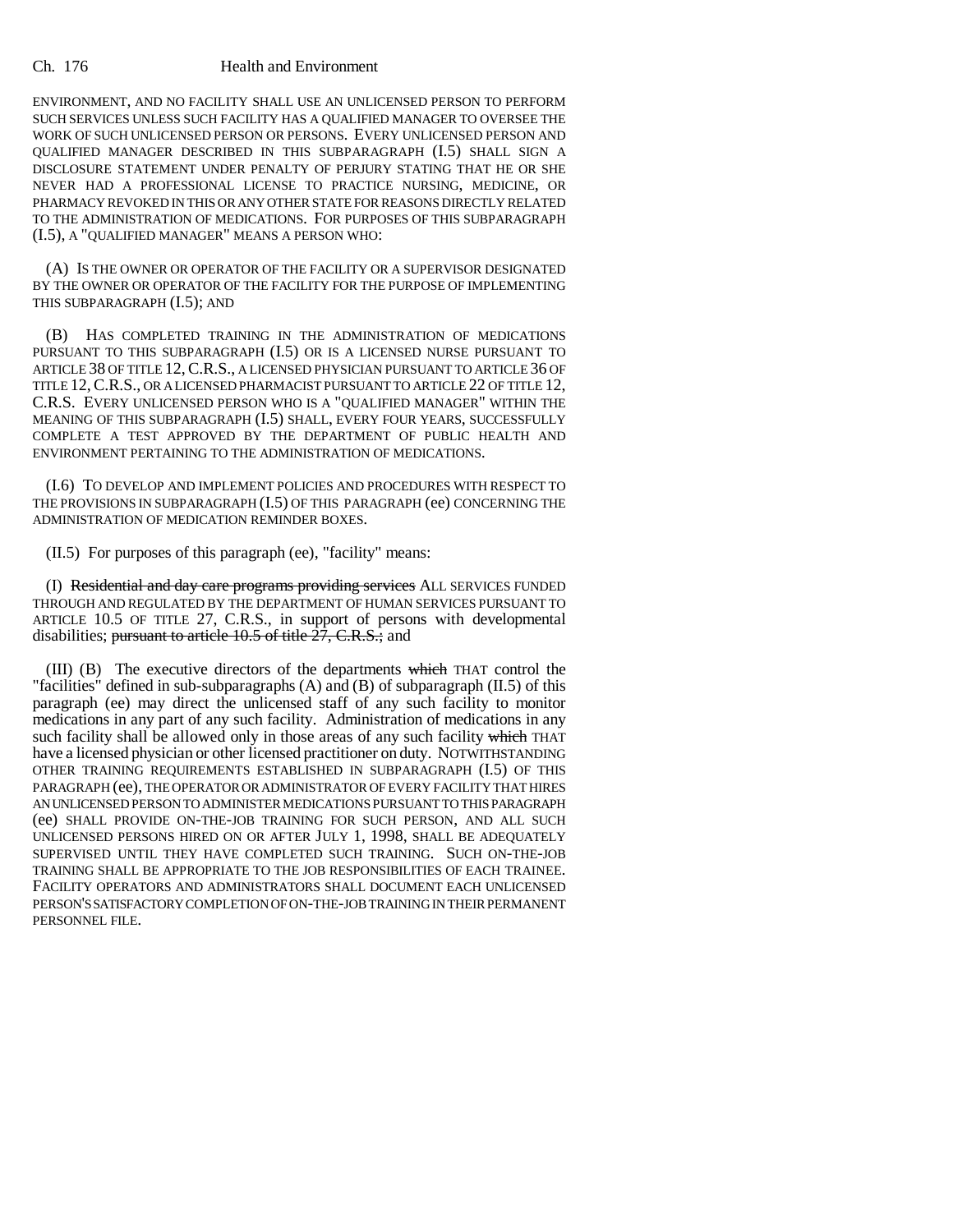Health and Environment Ch. 176

(VI) (A) This paragraph (ee) is repealed, effective July 1, 1998 JULY 1, 2009.

(B) Prior to such repeal, the program established by this paragraph (ee) shall be subject to review by a legislative committee of reference designated pursuant to section 2-3-1201, C.R.S., to conduct the review pursuant to section 24-34-104, C.R.S., and the provisions of section  $24-34-104$  (5) to (12), C.R.S., concerning a wind-up period, an analysis and evaluation, public hearings, and claims by or against an agency shall apply to the operation of the program specified in this paragraph (ee). SUCH REVIEW SHALL INCLUDE AN EXAMINATION OF THE REGULATORY PROCESS THAT GOVERNS FACILITIES USING TRAINED BUT UNLICENSED PERSONS TO MONITOR AND ADMINISTER MEDICATION.

**SECTION 5. Repeal.** 24-34-104 (27.5) (a), (27.5) (b), (27.5) (c), and (27.5) (d), Colorado Revised Statutes, are repealed as follows:

**24-34-104. General assembly review of regulatory agencies and functions for termination, continuation, or reestablishment.** (27.5) (a) The program for the administration and monitoring of medications in facilities authorized pursuant to section 25-1-107 (1) (ee), C.R.S., shall terminate on July 1, 1998.

(b) The exemption from licensure under the "Uniform Controlled Substances Act of 1992", article 18 of title 18, C.R.S., pursuant to section 12-22-304 (5) (e) (I), C.R.S., for persons who administer or monitor medications in facilities in compliance with the program authorized in section 25-1-107 (1) (ee), C.R.S., shall terminate on July 1, 1998.

(c) The exemption from licensure under the "Colorado Medical Practice Act" pursuant to section 12-36-106 (3) (o) (I), C.R.S., for persons who administer and monitor medications in facilities in compliance with the program authorized in section 25-1-107 (1) (ee), C.R.S., shall terminate on July 1, 1998.

(d) The exemption from licensure under the "Nurse Practice Act" pursuant to section  $12-38-125$  (1) (h) (I), C.R.S., for persons who administer and monitor medications in facilities in compliance with the program authorized in section 25-1-107 (1) (ee), C.R.S., shall terminate on July 1, 1998.

**SECTION 6.** 24-34-104, Colorado Revised Statutes, is amended BY THE ADDITION OF A NEW SUBSECTION to read:

**24-34-104. General assembly review of regulatory agencies and functions for** termination, continuation, or reestablishment. (40) THE FOLLOWING AGENCIES, FUNCTIONS, OR BOTH, SHALL TERMINATE ON JULY 1, 2009:

(a) THE PROGRAM FOR THE ADMINISTRATION AND MONITORING OF MEDICATIONS IN FACILITIES AUTHORIZED PURSUANT TO SECTION 25-1-107 (1) (ee), C.R.S.

(b) THE EXEMPTION FROM LICENSURE UNDER THE "UNIFORM CONTROLLED SUBSTANCES ACT OF 1992", ARTICLE 18 OF TITLE 18,C.R.S., PURSUANT TO SECTION 12-22-304 (5) (e) (I), C.R.S., FOR PERSONS WHO ADMINISTER OR MONITOR MEDICATIONS IN FACILITIES IN COMPLIANCE WITH THE PROGRAM AUTHORIZED IN SECTION 25-1-107 (1) (ee), C.R.S.